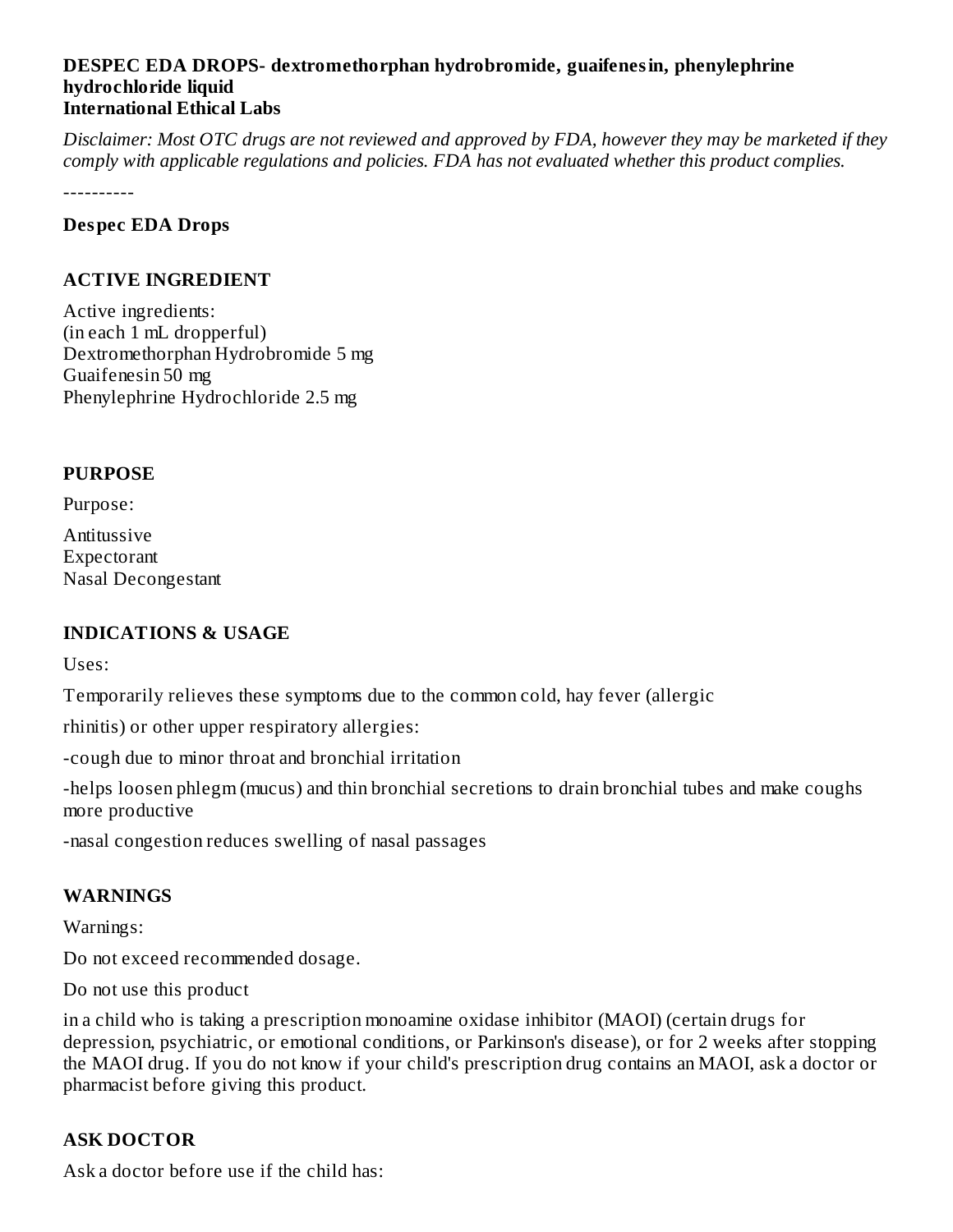a cough that lasts or is chronic such as occurs with asthma a cough that occurs with too much phlegm (mucus) heart disease high blood pressure thyroid disease diabetes

#### **STOP USE**

Stop use and ask a doctor if:

cough or nasal congestion persists for more than 1 week, tends to recur, or is accompanied by a fever, rash, or persistent headache. A persistent cough may be a sign of a serious condition. nervousness, dizziness, or sleeplessness occur

new symptoms occur

#### **KEEP OUT OF REACH OF CHILDREN**

Keep out of reach of children.

In case of overdose, get medical help or contact a Poison Control Center right away.

#### **DOSAGE & ADMINISTRATION**

Directions:

Administer using provided dropper.

AGE

**DOSE** 

Children 2 to under 6 years of age:

1 dropperful (1 mL) every 4 hours, not to exceed 6 dropperfuls in 24 hours Children under 2 years of age:

Consult a physician

#### **INACTIVE INGREDIENT**

Inactive ingredients:

Bitter Mask, Citric Acid, Glycerin, Grape Flavoring, Propylene Glycol, Purified Water, Sodium Citrate, Sodium Saccharin, Sorbitol, Sucralose.

### **OTHER SAFETY INFORMATION**

Other information: Store at 59° - 86°F (15° - 30°C)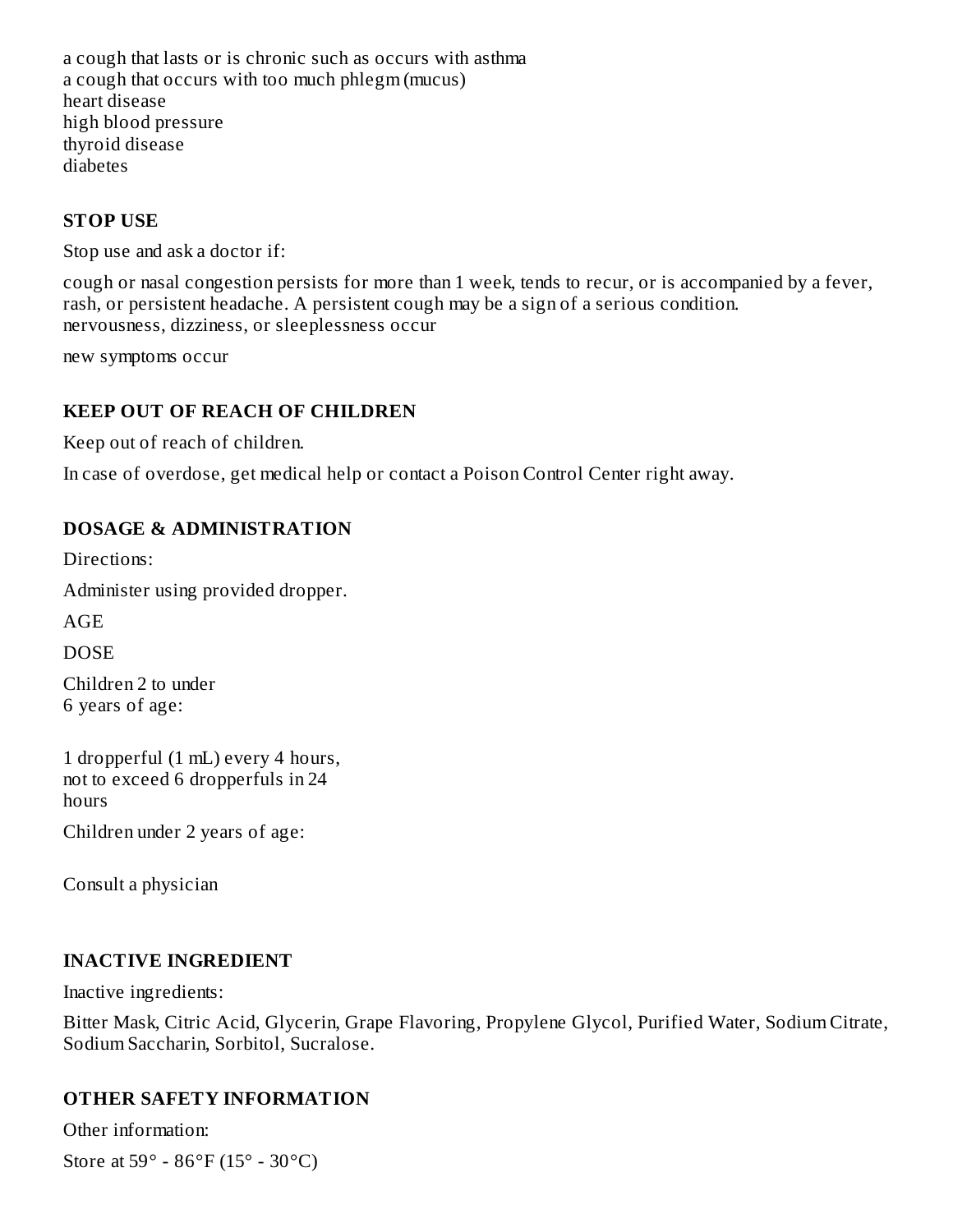# **QUESTIONS**

Questions? Comments?

Call 1-787-765-3510

Tamper evident by foil seal under cap. Do not use if foil seal is broken or missing. Dispensed in a tight, light-resistant container with a child-resistant cap. Manufactured For: International Ethical Labs San Juan, PR 00918-2627

Rev. 04/10/17

# **Product Packaging**

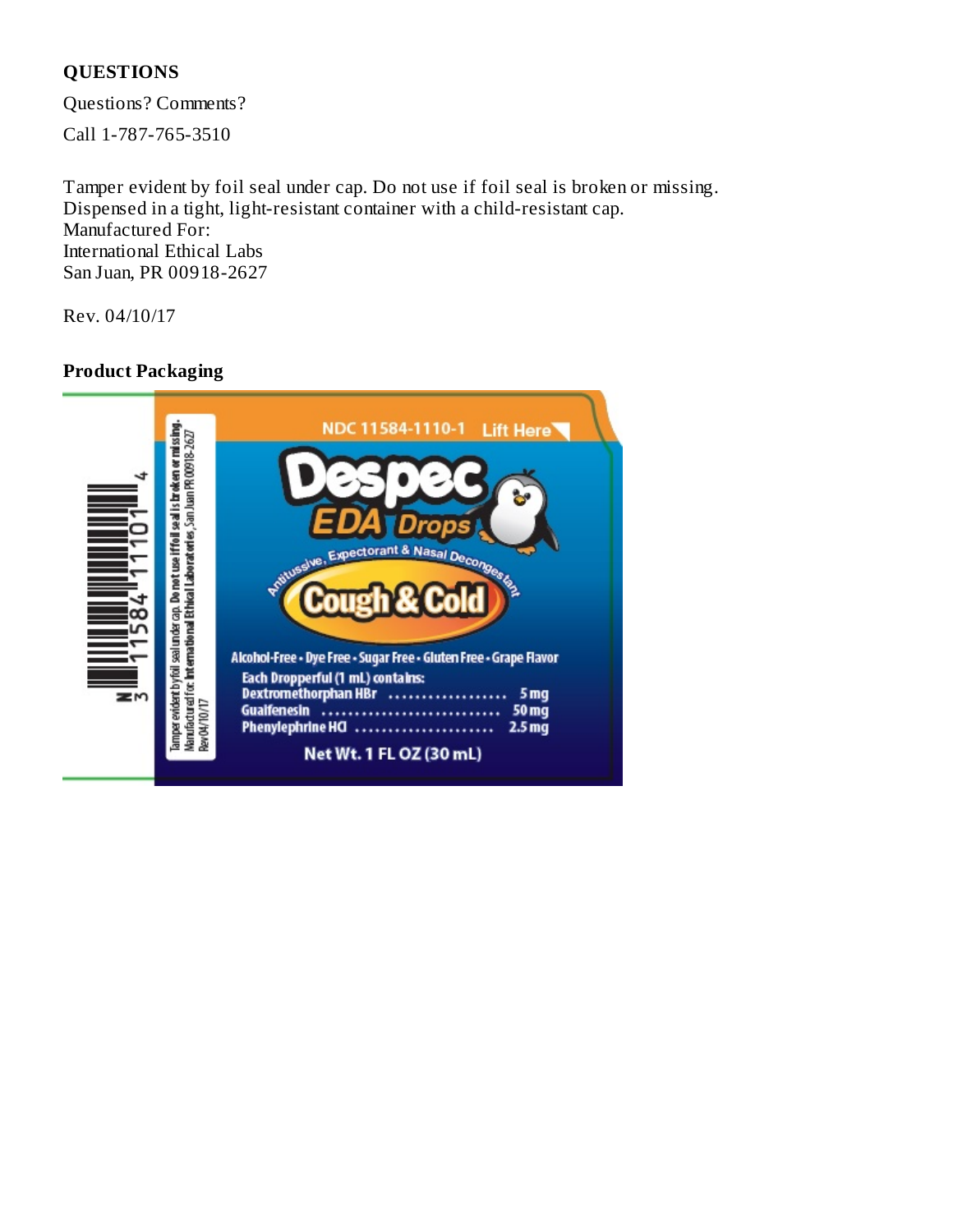

## **DESPEC EDA DROPS**

dextromethorphan hydrobromide, guaifenesin, phenylephrine hydrochloride liquid

| <b>Product Information</b> |                |                    |                |  |  |
|----------------------------|----------------|--------------------|----------------|--|--|
| Product Type               | HUMAN OTC DRUG | Item Code (Source) | NDC:11584-1110 |  |  |
| Route of Administration    | ORAL           |                    |                |  |  |

| <b>Active Ingredient/Active Moiety</b> |  |  |  |  |  |
|----------------------------------------|--|--|--|--|--|
|----------------------------------------|--|--|--|--|--|

| <b>Ingredient Name</b>                                           | <b>Basis of Strength</b> | Strength                     |
|------------------------------------------------------------------|--------------------------|------------------------------|
| DEXTROMETHORPHAN HYDROBROMIDE (UNII: 9D2RTI9KYH)                 | <b>DEXTROMETHORPHAN</b>  | 5 <sub>mg</sub>              |
| (DEXTROMETHORPHAN - UNII:7355X3ROTS)                             | <b>HYDROBROMIDE</b>      | in 1 mL                      |
| GUAIFENESIN (UNII: 495W7451VO) (GUAIFENESIN - UNII:495W7451VO)   | <b>GUAIFENESIN</b>       | $50$ mg<br>in $1 \text{ mL}$ |
| PHENYLEPHRINE HYDRO CHLORIDE (UNII: 04JA59TNSJ) (PHENYLEPHRINE - | PHENYLEPHRINE            | $2.5 \text{ mg}$             |
| UNII:1WS297W6MV)                                                 | <b>HYDROCHLORIDE</b>     | in 1 mL                      |

#### **Inactive Ingredients**

| <b>Ingredient Name</b>                            | Strength |
|---------------------------------------------------|----------|
| <b>CITRIC ACID MONOHYDRATE (UNII: 2968PHW8QP)</b> |          |
| <b>GLYCERIN</b> (UNII: PDC6A3C0OX)                |          |
| <b>PROPYLENE GLYCOL</b> (UNII: 6DC9Q167V3)        |          |
| <b>WATER (UNII: 059 QF0 KO0 R)</b>                |          |
| <b>SODIUM CITRATE (UNII: 1Q73Q2JULR)</b>          |          |
| <b>SACCHARIN SODIUM (UNII: SB8ZUX40TY)</b>        |          |
| <b>SORBITOL</b> (UNII: $506T60A25R$ )             |          |
| SUCRALOSE (UNII: 96K6UQ3ZD4)                      |          |
|                                                   |          |